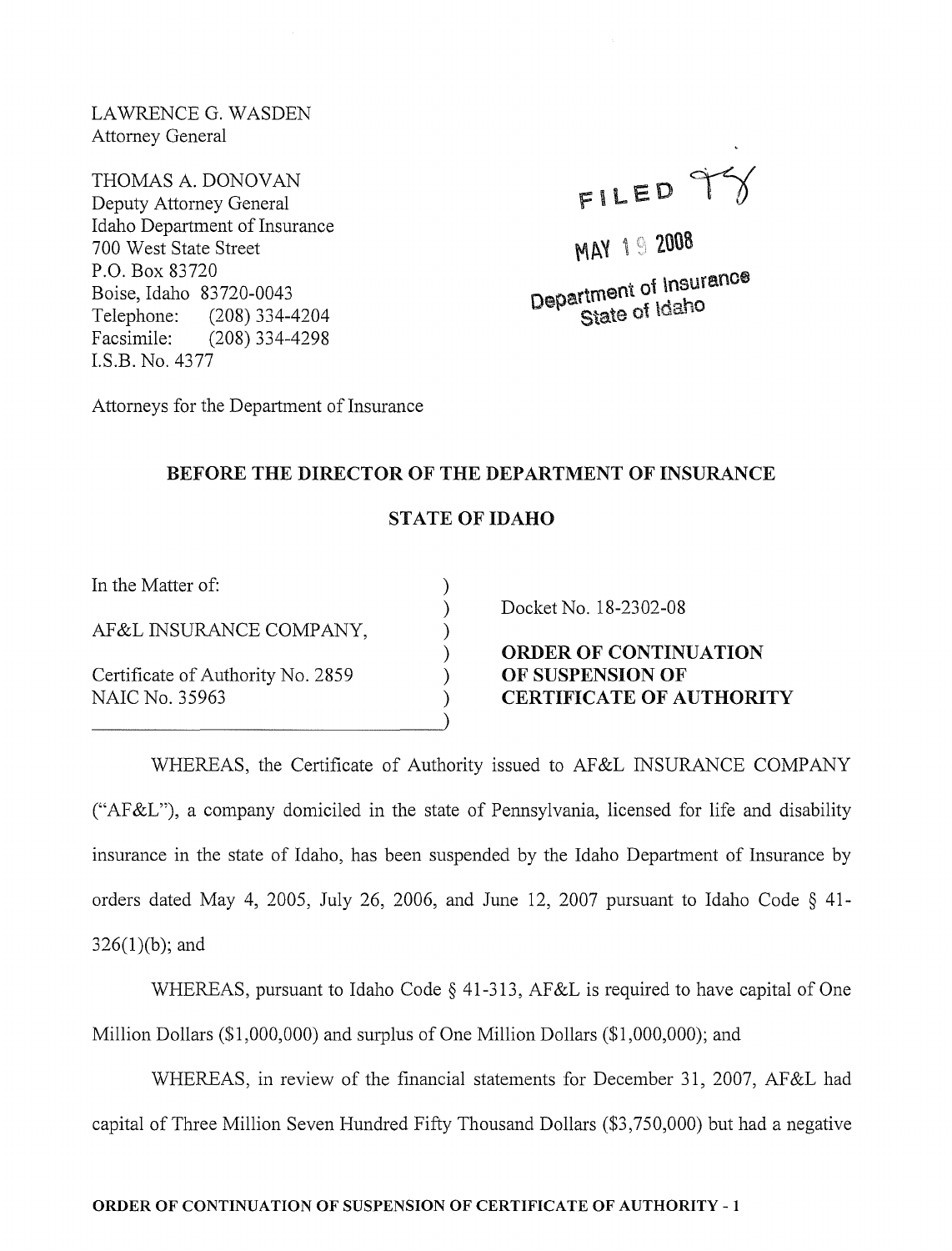surplus of Two Million One Hundred Fifty-One Thousand Four Hundred Forty-Three Dollars  $(\$2,151,443)$  and continues to fail to meet the surplus requirement set forth at Idaho Code § 41-313;

NOW, THEREFORE, IT IS HEREBY ORDERED, pursuant to the provisions of Idaho Code § 41-326(1)(b), that Certificate of Authority No. 2859, issued to AF&L be CONTINUED in SUSPENSION effective immediately, and that AF&L comply with each of the requirements of Idaho Code  $\S$  41-329, including  $\S$  41-329(2) which states: "During the suspension period the insurer shall not solicit or write any new business in this state, but shall file its annual statement, pay fees, licenses, and taxes as required under this code, and may service its business already in force in this state, as if the certificate of authority had continued in full force", and that pursuant to this section, said suspension be continued for a period of one (1) year from the date of this Order. The Director may terminate the suspension sooner if the cause for said suspension is terminated and AF & L is otherwise in compliance with the provisions of Title 41, Idaho Code.

### **NOTIFICATION OF RIGHTS**

This is a final order of the agency. Any party may file a motion for reconsideration of this final order within fourteen (14) days of the service date of this order. The agency will dispose of the petition for reconsideration within twenty-one (21) days of its receipt, or the petition will be considered denied by operation of law. See Section 67 -5246(4), Idaho Code.

Pursuant to Sections 67-5270 and 67-5272, Idaho Code, any party aggrieved by this final order or orders previously issued in this case may appeal this final order and all previously issued orders in this case to district court by filing a petition in the district court of the county in which:

- 1. A hearing was held,
- ii. The final agency action was taken,

#### **ORDER OF CONTINUATION OF SUSPENSION OF CERTIFICATE OF AUTHORITY** - 2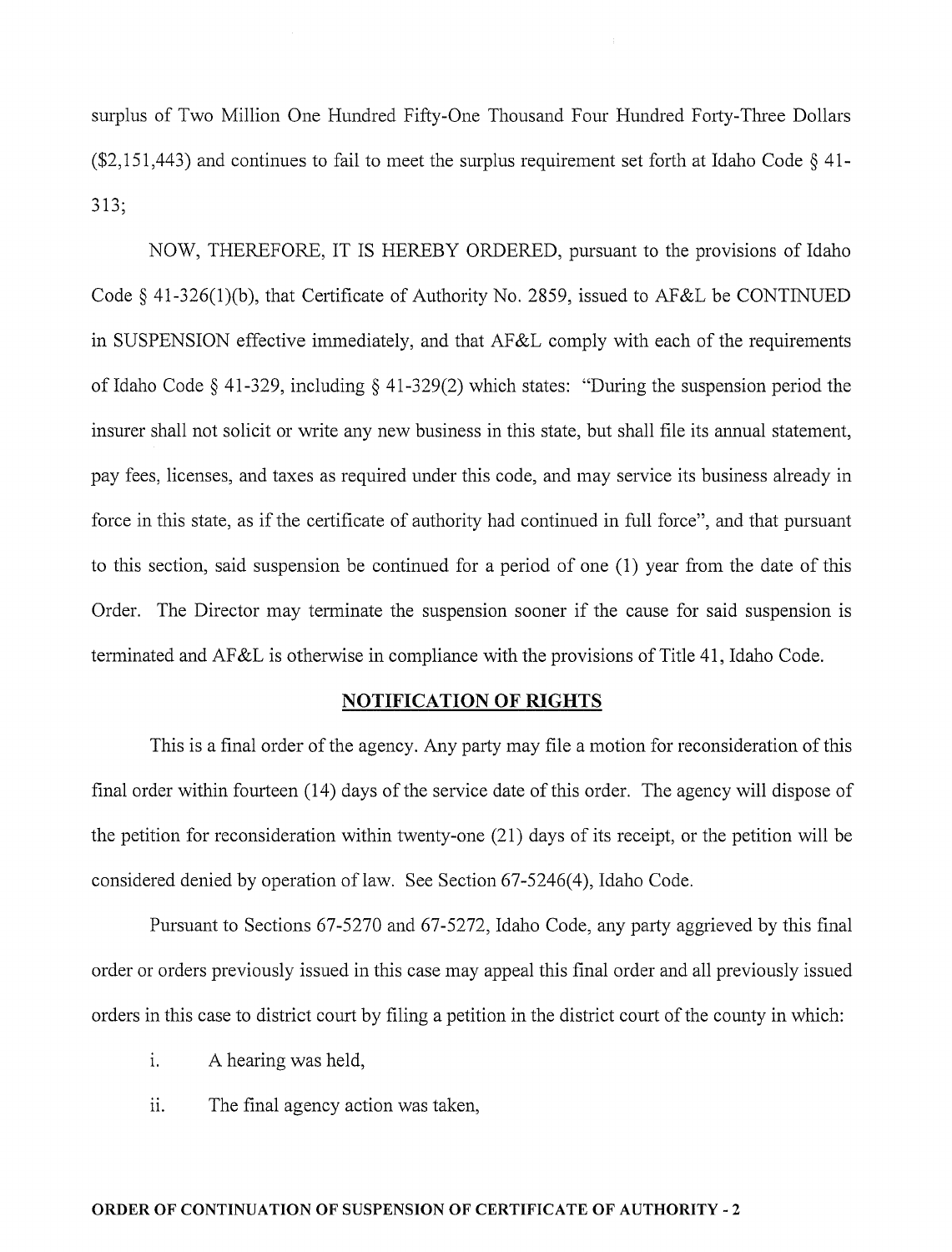- iii. The party seeking review of the order resides, or operates its principal place of business in Idaho, or
- iv. The real property or personal property that was the subject of the agency action is located.

An appeal must be filed within twenty-eight (28) days (a) of this final order, (b) of an order denying any petition for reconsideration, or (c) the failure within twenty-one (21) days to grant or deny a petition for reconsideration, whichever is later. See Section 67-5273, Idaho Code. The filing of an appeal to district court does not itself stay the effectiveness or enforcement of the order under appeal.

DATED and EFFECTIVE this 19<sup>th</sup> day of May 2008.

EAL, Director Idaho Department of Insurance